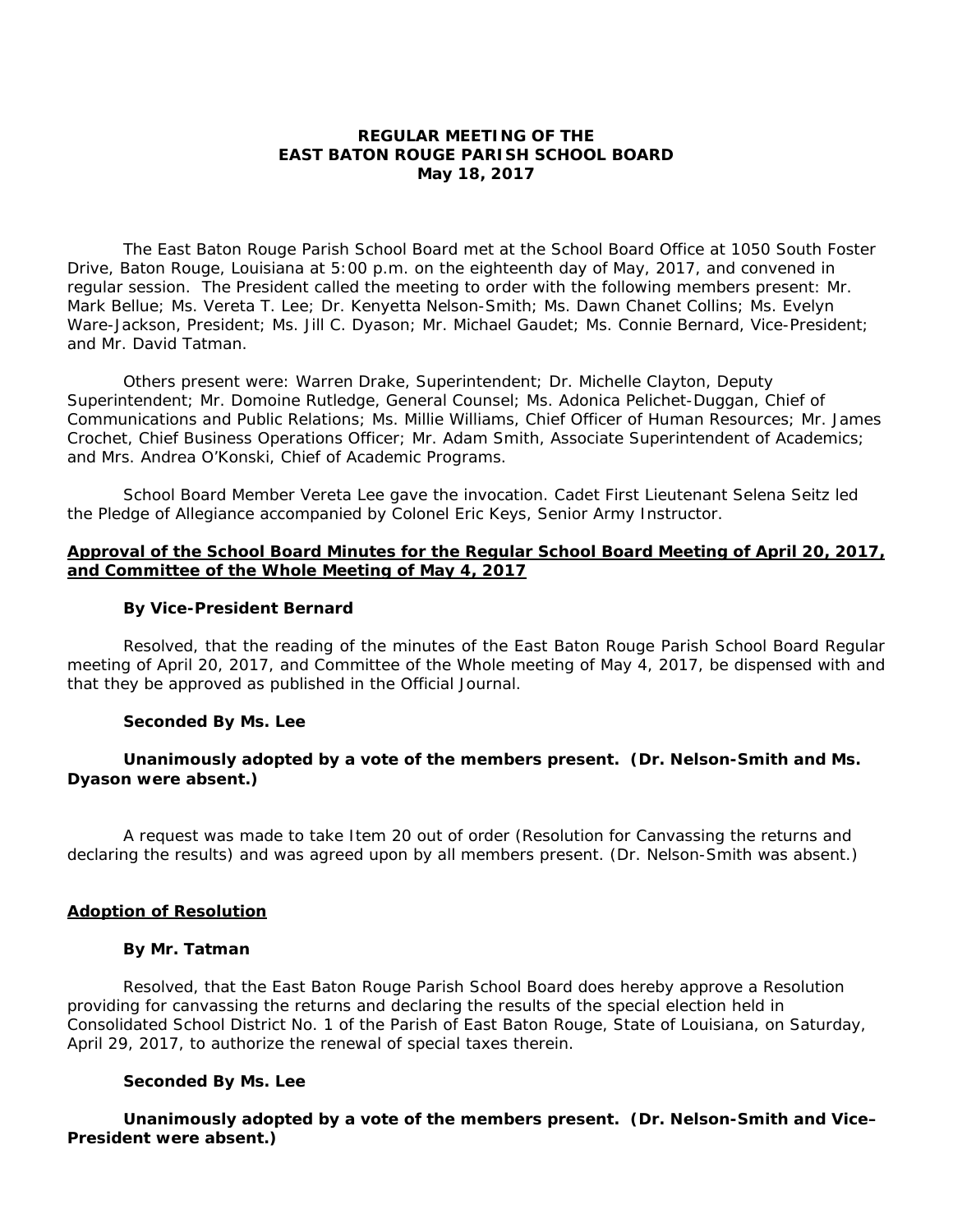# **Motion to Take Items 25 and Then 24 Out Of Order**

 **By Mr. Tatman** 

 **Discussion followed.** 

 **Seconded By Vice-President Bernard** 

**The vote on the motion was as follows:** 

| Yeas: $(6)$    | Mr. Bellue, President Ware-Jackson, Ms. Dyason, Mr. Gaudet, Vice-<br>President Bernard, and Mr. Tatman |
|----------------|--------------------------------------------------------------------------------------------------------|
| Nays: $(2)$    | Dr. Nelson-Smith and Ms. Collins                                                                       |
| Abstained: (0) | <b>None</b>                                                                                            |
| Absent: (1)    | Ms. Lee                                                                                                |
|                |                                                                                                        |

**The motion was declared adopted.** 

## **Authorization for Staff to Negotiate and Execute Facility Management Agreement**

#### **By Mr. Tatman**

Resolved, that the East Baton Rouge Parish School Board does hereby authorize the Superintendent and staff to negotiate and execute a Facility Management Agreement with Aramark and to provide for related matters.

### **Seconded By Mr. Gaudet**

 **Discussion followed.** 

### **The following substitute motion was offered.**

### **By Ms. Bernard**

Resolved, that the East Baton Rouge Parish School Board does hereby authorize the Superintendent and staff to negotiate a Facility Management Agreement and provide for related matters and to bring the contract back for Board approval before being executed and signed.

## **Seconded By Ms. Dyason**

### **The vote on the motion was as follows:**

| Yeas: $(3)$    | President Ware-Jackson, Ms. Dyason, and Vice-President Bernard           |
|----------------|--------------------------------------------------------------------------|
| Nays: $(5)$    | Mr. Bellue, Dr. Nelson-Smith, Ms. Collins, Mr. Gaudet, and Mr.<br>Tatman |
| Abstained: (0) | <b>None</b>                                                              |
| Absent: (1)    | Ms. Lee                                                                  |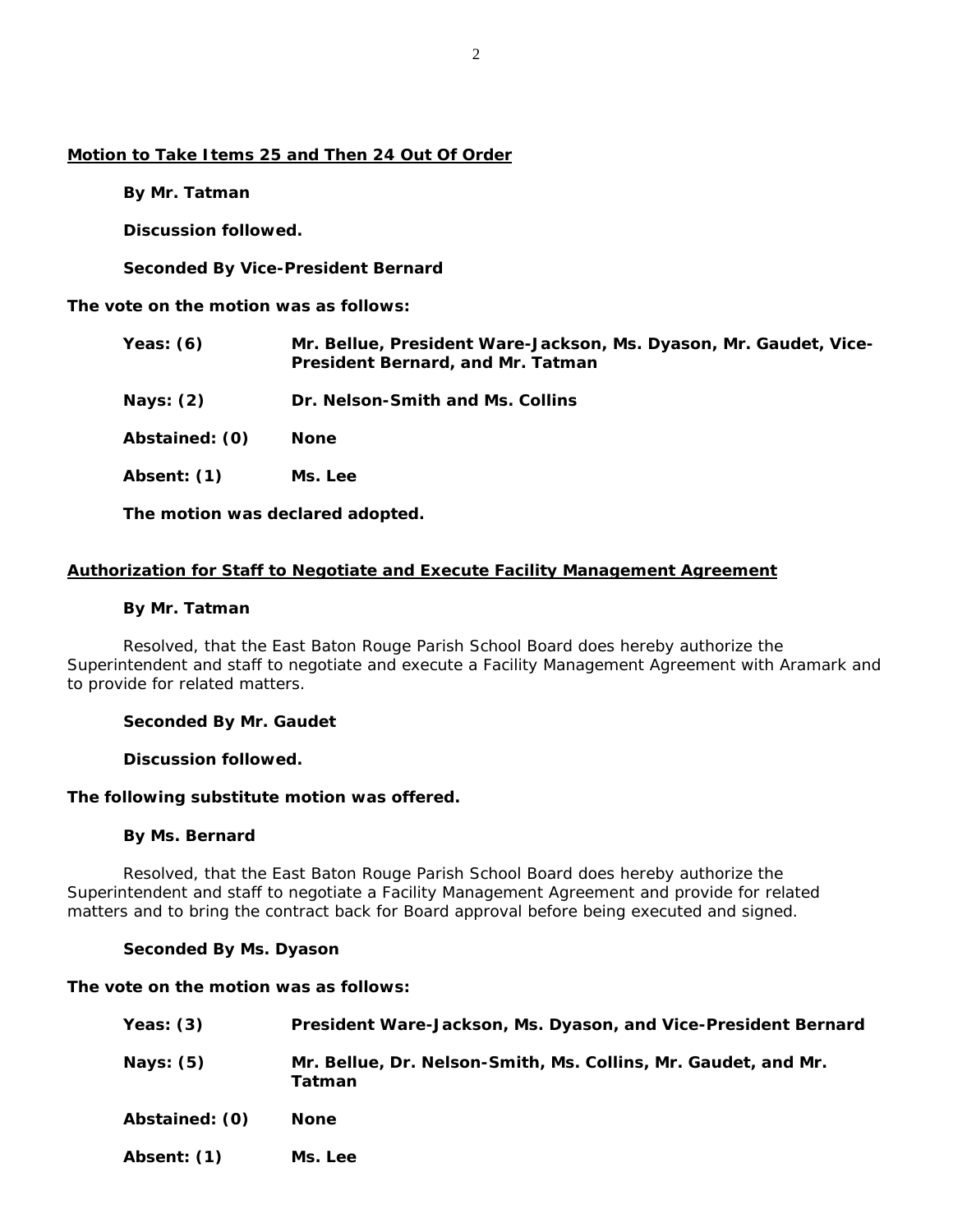**The substitute motion failed. The vote on the original motion was as follows:** 

| <b>Yeas: (7)</b> | Mr. Bellue, Dr. Nelson-Smith, Ms. Collins, President Ware-Jackson,<br>Ms. Dyason, Mr. Gaudet, and Mr. Tatman |  |
|------------------|--------------------------------------------------------------------------------------------------------------|--|
| Nays: (1)        | Vice-President Bernard                                                                                       |  |
| Abstained: (0)   | <b>None</b>                                                                                                  |  |

**Absent: (1) Ms. Lee** 

**The motion was declared adopted.** 

## **Acceptance of Recommendation of Third Party Evaluator to Approve BASIS Baton Rouge**

 **By Vice-President Bernard** 

 **Discussion followed.** 

 **Seconded By Mr. Bellue** 

**The vote on the motion was as follows:** 

| Yeas: $(5)$    | Mr. Bellue, President Ware-Jackson, Ms. Dyason, Mr. Gaudet, and<br><b>Vice-President Bernard</b> |
|----------------|--------------------------------------------------------------------------------------------------|
| Nays: $(2)$    | Dr. Nelson-Smith and Ms. Collins                                                                 |
| Abstained: (0) | <b>None</b>                                                                                      |
| Absent: (2)    | Ms. Lee and Mr. Tatman                                                                           |

**The motion was declared adopted.** 

## **Acceptance of Recommendation of Third Party Evaluator to Deny Baton Rouge College Preparatory Charter School**

 **By Dr. Nelson-Smith** 

 **Discussion followed.** 

 **Seconded By Mr. Gaudet** 

**The vote on the motion was as follows:** 

| Yeas: $(6)$    | Mr. Bellue, Dr. Nelson-Smith, Ms. Collins, President Ware-Jackson,<br>Ms. Dyason, and Mr. Gaudet |
|----------------|--------------------------------------------------------------------------------------------------|
| Nays: $(1)$    | <b>Vice-President Bernard</b>                                                                    |
| Abstained: (0) | <b>None</b>                                                                                      |
| Absent: (2)    | Ms. Lee and Mr. Tatman                                                                           |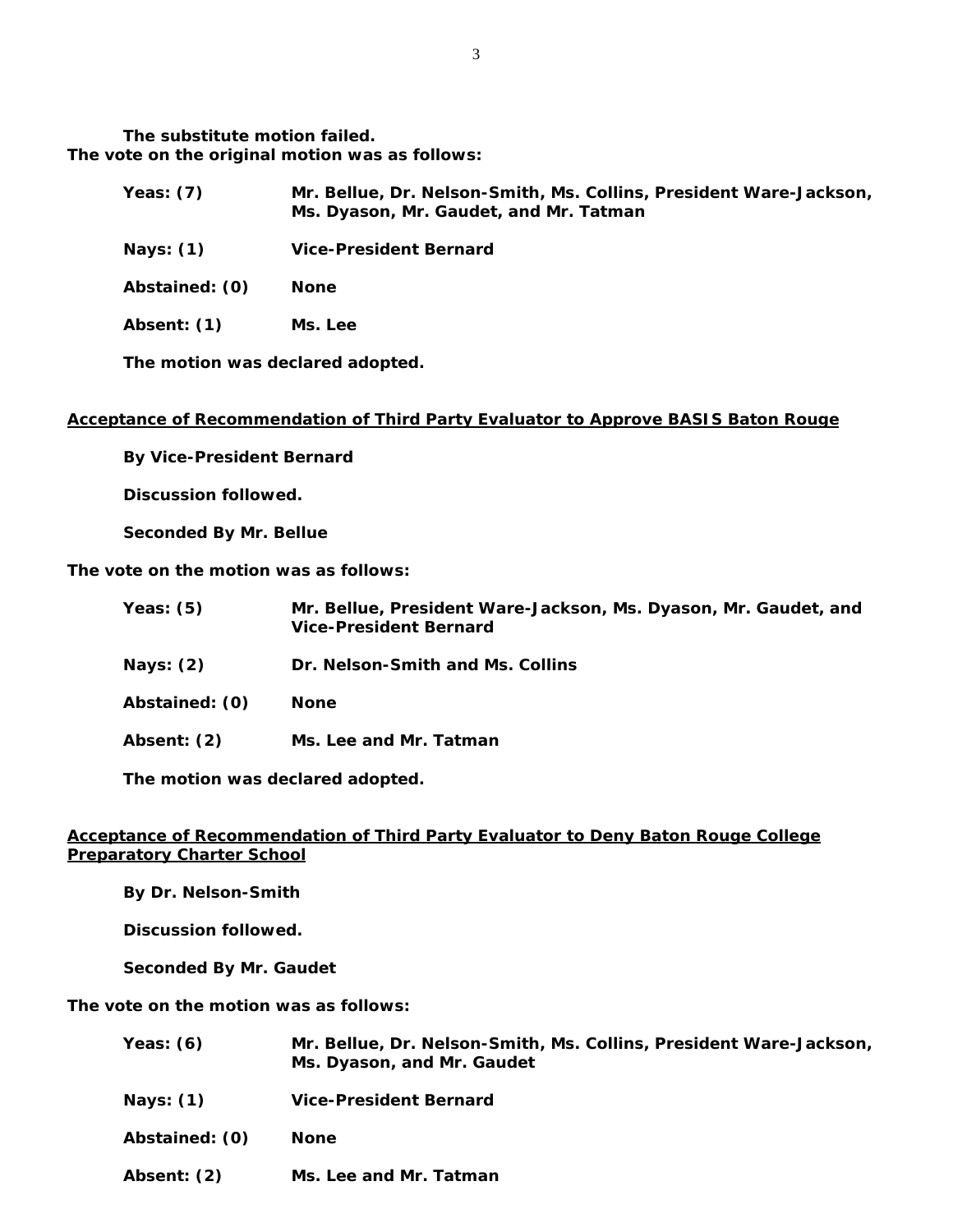**The motion was declared adopted.** 

## **Reject the Recommendation of Third Party Evaluator to Deny Boys Prep Baton Rouge**

 **By Vice-President Bernard** 

**Discussion followed.** 

**Seconded By Mr. Gaudet** 

**The vote on the motion was as follows:** 

| Yeas: $(1)$    | <b>Vice-President Bernard</b>                                              |
|----------------|----------------------------------------------------------------------------|
| Nays: $(5)$    | Mr. Bellue, Ms. Lee, President Ware-Jackson, Ms. Dyason, and Mr.<br>Gaudet |
| Abstained: (1) | <b>Ms. Collins</b>                                                         |
| Absent: (2)    | Dr. Nelson-Smith, and Mr. Tatman                                           |
|                |                                                                            |

**The motion failed.** 

### **Acceptance of Recommendation of Third Party Evaluator to Deny Boys Prep Baton Rouge**

**By Mr. Bellue** 

**Discussion followed.** 

**Seconded By Ms. Lee** 

**The vote on the motion was as follows:** 

**Yeas: (5) Mr. Bellue, Ms. Lee, President Ware-Jackson, Ms. Dyason, and Mr. Gaudet** 

**Nays: (0) None** 

- **Abstained: (2) Ms. Collins and Vice-President Bernard**
- **Absent: (2) Dr. Nelson-Smith and Mr. Tatman**

**The motion was declared adopted.** 

# **Acceptance of Recommendation of Third Party Evaluator to Deny Collegiate Academies**

 **By Mr. Gaudet** 

 **Discussion followed.** 

 **Seconded By Ms. Collins**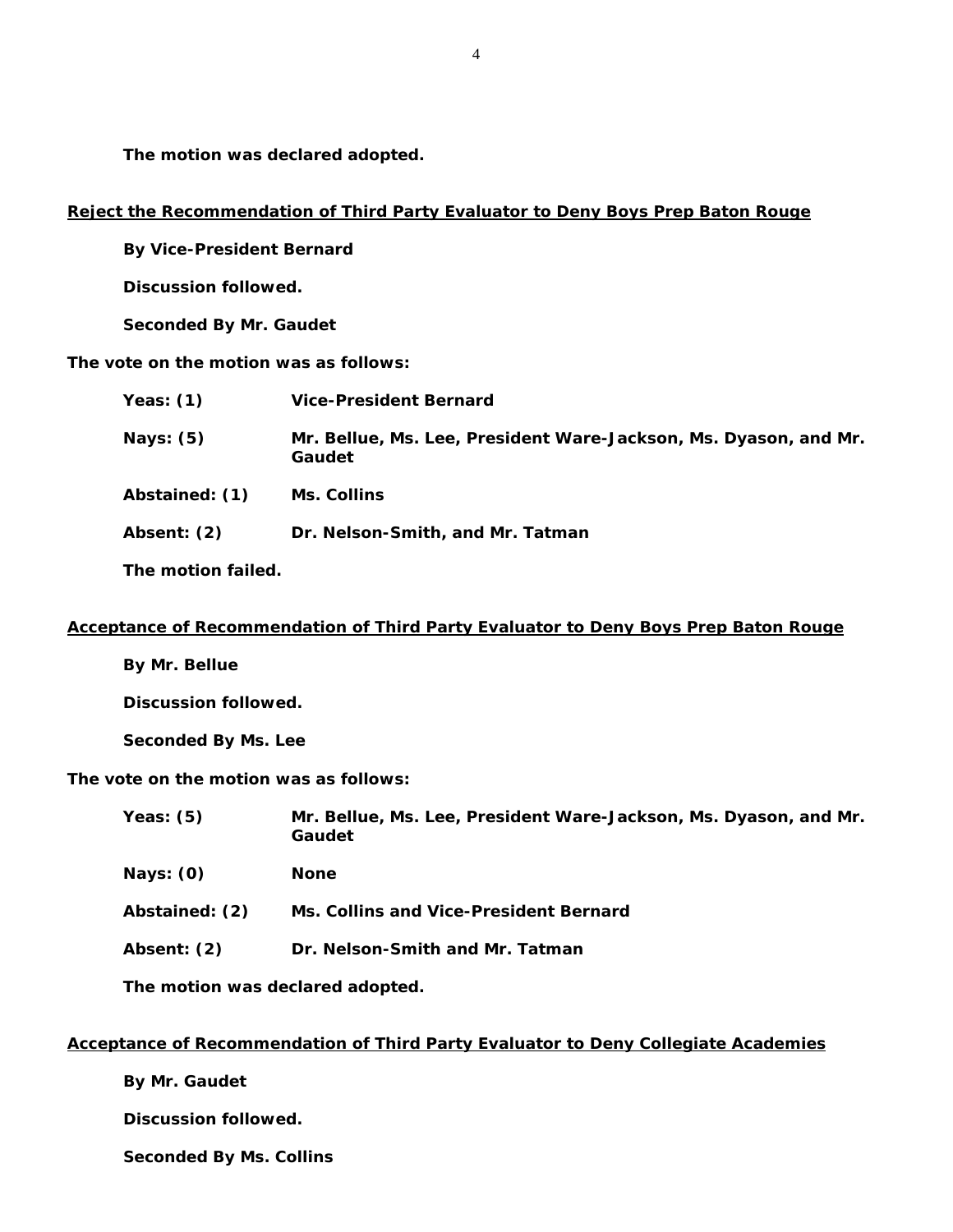**The vote on the motion was as follows:** 

| Yeas: $(6)$    | Mr. Bellue, Ms. Lee, Dr. Nelson-Smith, Ms. Collins, President Ware-<br>Jackson, and Ms. Dyason |
|----------------|------------------------------------------------------------------------------------------------|
| Nays: $(1)$    | Mr. Gaudet                                                                                     |
| Abstained: (1) | <b>Vice-President Bernard</b>                                                                  |
| Absent: (1)    | Mr. Tatman                                                                                     |

**The motion was declared adopted.** 

## **Acceptance of Recommendation of Third Party Evaluator to Approve The Emerge Center for Autism**

 **By Ms. Dyason** 

 **Discussion followed.** 

 **Seconded By Ms. Collins** 

**Unanimously adopted by a vote of the members present. (Mr. Tatman was absent.)** 

# **Acceptance of Recommendation of Third Party Evaluator to Deny Hope Academy Charter School**

**By Mr. Bellue** 

 **Discussion followed.** 

 **Seconded By Vice-President Bernard** 

**Unanimously adopted by a vote of the members present. (Mr. Tatman was absent.)**

# **Acceptance of Recommendation of Third Party Evaluator to Deny Kenilworth Science and Technology Charter School**

**By Dr. Nelson-Smith** 

 **Discussion followed.** 

 **Seconded By Mr. Bellue** 

**Unanimously adopted by a vote of the members present. (Mr. Tatman was absent.)** 

# **Board Received Personnel Changes for Information Only**

# **Board Received Monthly Financial Report for Information Only**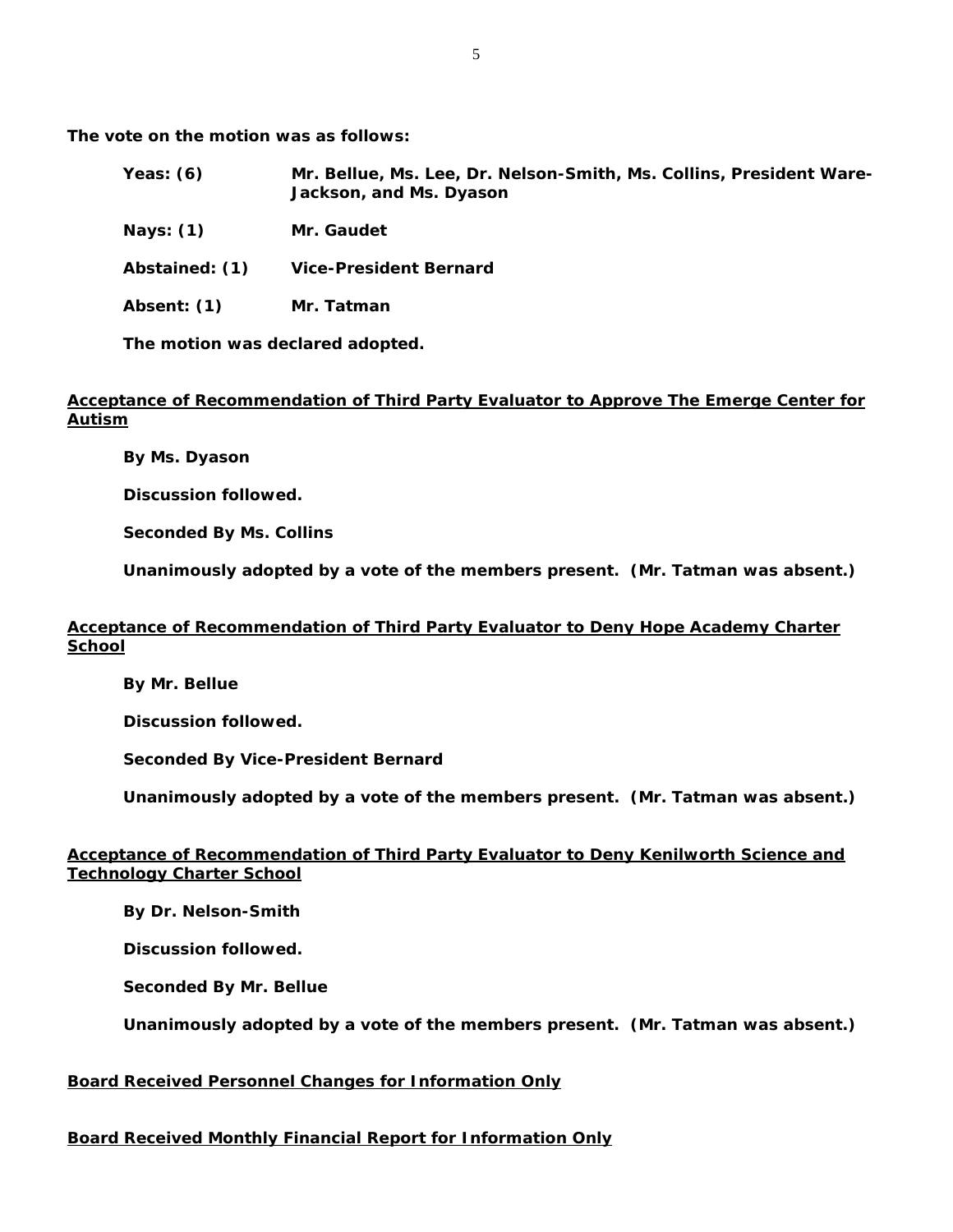# **Approval of Consent Agenda Items, Excluding Items # 11, 12 and 15**

## **By Mr. Bellue**

Resolved, that the East Baton Rouge Parish School Board does hereby approve the Consent Agenda items, excluding Items #11, 12, and 15.

## **Seconded By Ms. Lee**

# **Unanimously adopted by a vote of the members present. (President Ware-Jackson and Mr. Tatman were absent.)**

## *The following items were approved as part of the Consent Agenda:*

Authorization to select The Advocate as the Official Journal of the East Baton Rouge Parish School System for the 2017-2018 school year, which will be used for the publication of the Board's proceedings, financial statements, legal advertisements (including Bids/RFPs), and any other advertising requirements.

Authorization for staff to advertise, receive, and award bids for materials, supplies and/or services, through June 2018, to the lowest responsible bidder meeting specifications and all requirements of the Invitation to Bid.

Approval of the following professional services contracts between the East Baton Rouge Parish School Board and the following:

- a) Deaf Resources of Greater Baton Rouge, LLC, in an amount not to exceed \$80,000.00 for sign language interpretation services. (Funding Source: IDEA-Part B)
- b) Adaptive Solutions/Sherry Hollingsworth in an amount not to exceed \$20,000.00 for assistive technology assistance. (Funding Source: IDEA-Part B)
- c) Turner, LLC, in an amount not to exceed \$385,000.00 for LPN nursing services. (Funding Source: IDEA-Part B)
- d) Pediatric Services of America PSA Health Care in an amount not to exceed \$414,000.00 for LPN nursing services. (Funding Source: IDEA-Part B)
- e) Sundry Behavioral Services (Dr. Kashunda L. Williams) in an amount not to exceed \$60,000.00 for applied behavior analysis training. (Funding Source: IDEA-Part B)
- f) Quality Care Nursing, LLC, in an amount not to exceed \$250,000.00 for LPN nursing services. (Funding Source: IDEA-Part B)
- g) International Institute for Restorative Practices in the amount of \$18,885.00 for training through the Region 2 PBIS consortium. (Funding Source: PBIS e-Grant)
- h) School Leadership Center in the amount of \$19,580.00 for professional development on rigor, learning standards, and use of data for school improvement for non-public Title II sites. (Funding Source: Title II – Non-Public)
- i) Forward Arts (renewal) in an amount not to exceed \$125,700.00 to provide services to our middle and high schools to support the implementation of Humanities Amped and Culturally Responsive Pedagogy scope of work. (Funding Source: Title I and/or Curriculum)
- j) Silver Strong & Associates, LLC, in the amount of \$10,500.00 to provide a two-day training for district leadership on the implementation of *Core Six: Essential Strategies for Achieving Excellence with the Common Core*. (Funding Source: Curriculum/PD)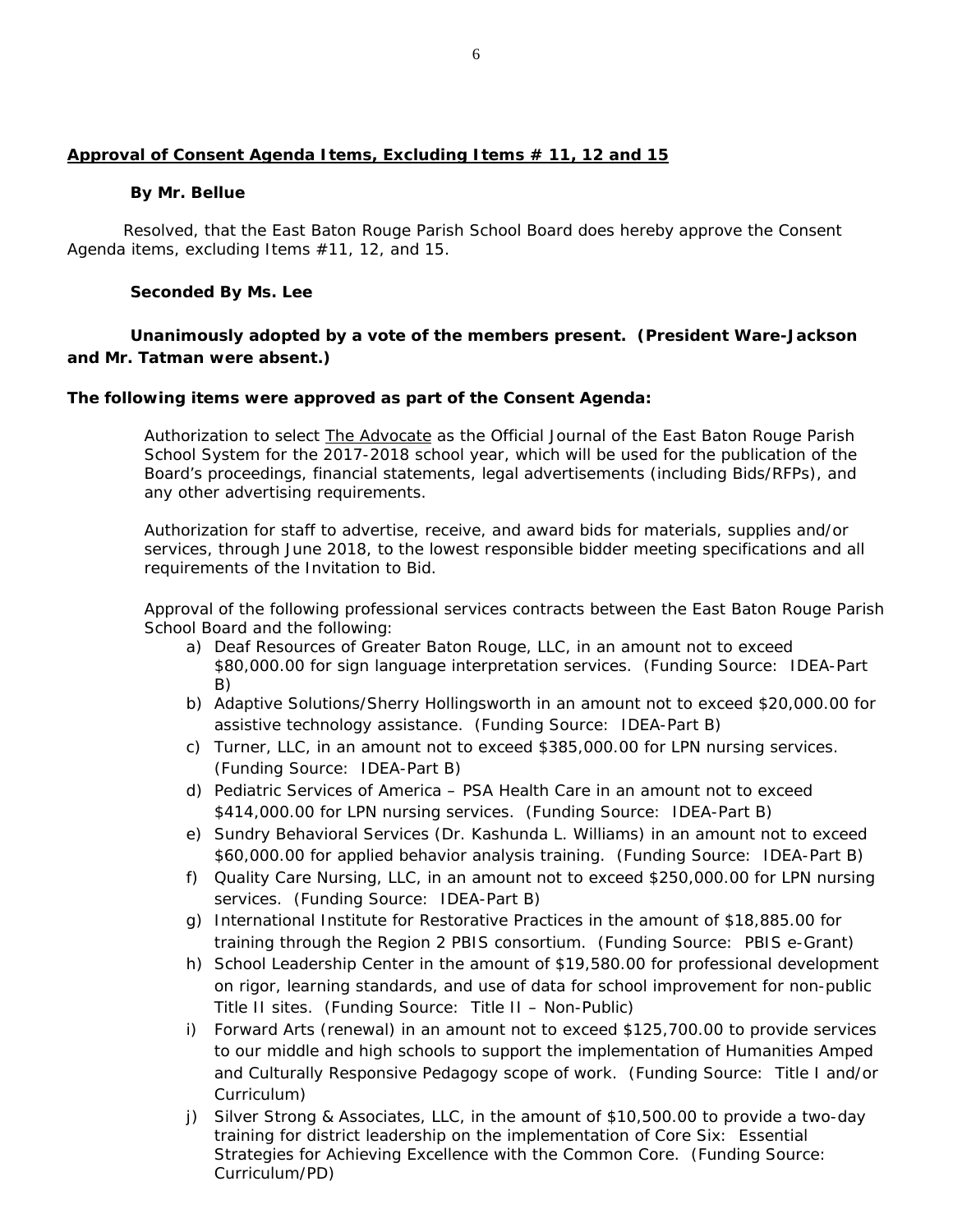k) LSU/I CARE in the amount of \$53,100.00 for LSU School Psychology Externs to support the work of the I CARE program through mental health counseling and other services. (Funding Source: I CARE)

Approval of the Louisiana Department of Education Redesign Grants (Round 1 and 2) in the amount of \$50,000.00 and related contracts for school improvement services at selected Title I schools, per ESSA requirements.

Approval of charter contracts between the East Baton Rouge Parish School Board and IDEA Public Schools Louisiana and Inspire/NOLA Schools and to provide for related matters.

# **END OF CONSENT AGENDA ITEMS**

## **Approval of Job Description**

### **By Ms. Dyason**

Resolved, that the East Baton Rouge Parish School Board does hereby approve the following revised and new job descriptions as it relates to the Child Nutrition Program and EBR Career and Technical Education Center:

- a) Revision to the existing CNP 12-month Computer Training Coordinator.
- b) New job descriptions: CNP Purchasing Specialist, CNP Tech Support Specialist, CNP Meal Benefits Data Specialist, and CNP Area Supervisor/Summer Meals Supervisor.
- c) New job descriptions: Director of EBR Career and Technical Education Center and Executive Director of EBR Career and Technical Education Center.

### **Seconded By Mr. Bellue**

### **The vote on the motion was as follows:**

| Yeas: $(5)$                      | Mr. Bellue, Ms. Lee, Ms. Dyason, Mr. Gaudet, and Vice-President<br><b>Bernard</b> |  |
|----------------------------------|-----------------------------------------------------------------------------------|--|
| Nays: $(1)$                      | Ms. Collins                                                                       |  |
| Abstained: (2)                   | Dr. Nelson-Smith and President Ware-Jackson                                       |  |
| Absent: (1)                      | Mr. Tatman                                                                        |  |
| The motion was declared adopted. |                                                                                   |  |

# **Approval of Healthcare Rates and Renewals**

### **By Vice-President Bernard**

Resolved, that the East Baton Rouge Parish School Board does hereby approve the following:

- a) Proposed 2018 health care rates for active employees, non-Medicare, and Medicare eligible retirees participating in the BlueCross BlueShield of Louisiana administered district program.
- b) Contract renewal with AlwaysCare for dental/vision and the proposed 2018 rates.
- c) Contract renewal with BlueCross BlueShield of Louisiana for three (3) years beginning January 1, 2018 through December 31, 2020.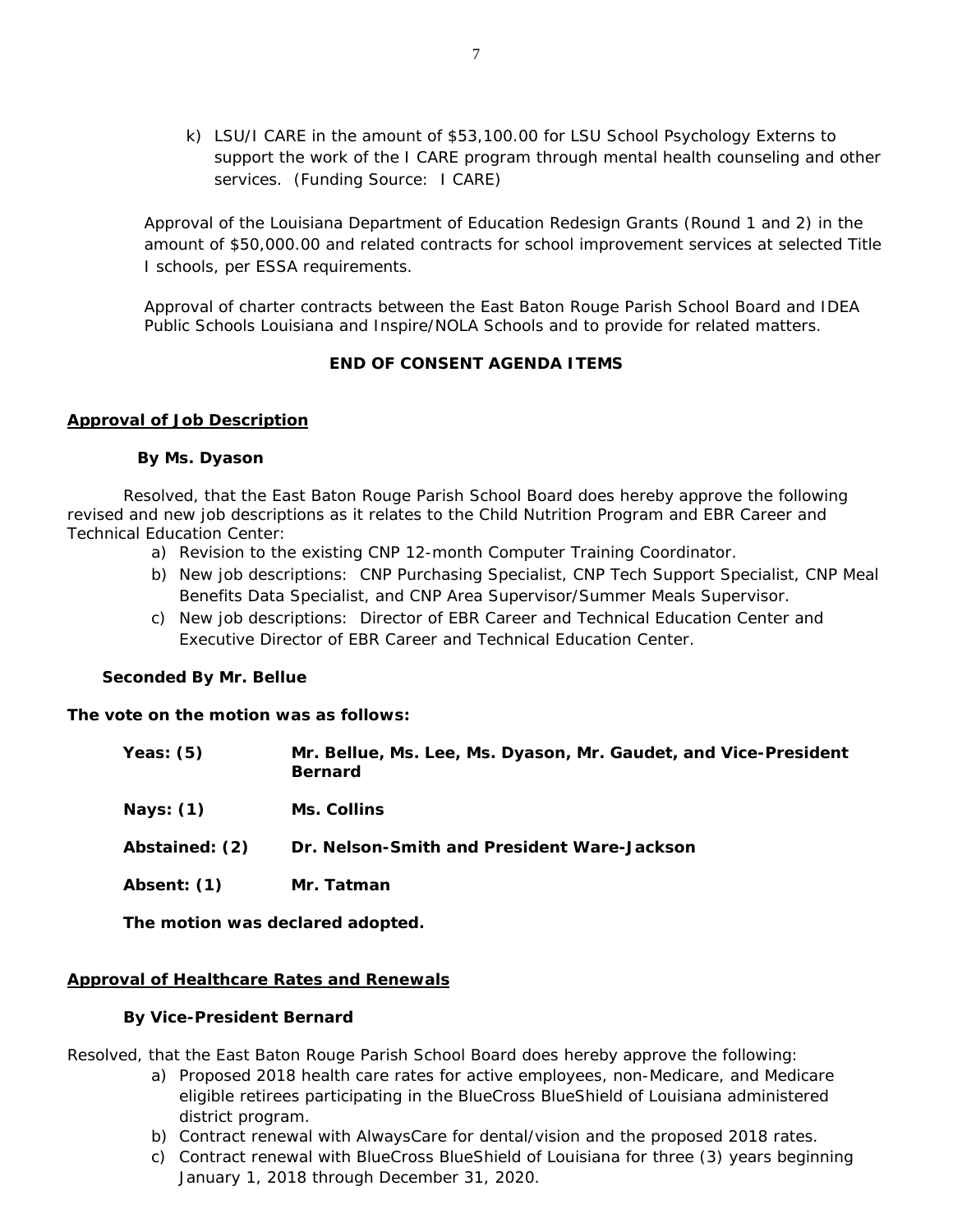d) Contract approval with Ochsner Health System for biometric screening.

# **Seconded By Mr. Gaudet**

**The vote on the motion was as follows:** 

| Yeas: (6)      | Mr. Bellue, Ms. Lee, Ms. Collins, President Ware-Jackson, Mr.<br><b>Gaudet, and Vice-President Bernard</b> |
|----------------|------------------------------------------------------------------------------------------------------------|
| Nays: (0)      | <b>None</b>                                                                                                |
| Abstained: (2) | Dr. Nelson-Smith and Ms. Dyason                                                                            |
| Absent: (1)    | Mr. Tatman                                                                                                 |
|                |                                                                                                            |

**The motion was declared adopted.** 

# **Authorization for Staff to Negotiate Request for Proposals (RFP)**

## **By Vice-President Bernard**

Resolved, that the East Baton Rouge Parish School Board does hereby authorize staff to issue a RFP for technology equipment and software for school buses for purposes of parent notification, tracking routes, tracking students, and communication.

## **Seconded By Mr. Bellue**

**Unanimously adopted by a vote of the members present. (Mr. Tatman was absent.)** 

### **Resolution Levying Millages**

### **By Mr. Gaudet**

 Resolved, that the East Baton Rouge Parish School Board does hereby Adopt the Resolution, as required by law for the Office of the Assessor, no later than June 1, 2017, for the purpose of levying millages effective on the 2017 Assessment Roll.

# **Seconded By Dr. Nelson-Smith**

# **Unanimously adopted by a vote of the members present. (Mr. Tatman was absent.)**

# **Renewal of Humana Contract**

### **By Vice-President Bernard**

Resolved, that the East Baton Rouge Parish School Board does hereby approve a contract renewal with Humana for 2018 and proposed 2018 rates for Medicare-Eligible Retirees.

# **Seconded By Mr. Bellue**

# **The vote on the motion was as follows:**

**Yeas: (5) Mr. Bellue, Ms. Collins, President Ware-Jackson, Mr. Gaudet, and Vice-President Bernard**